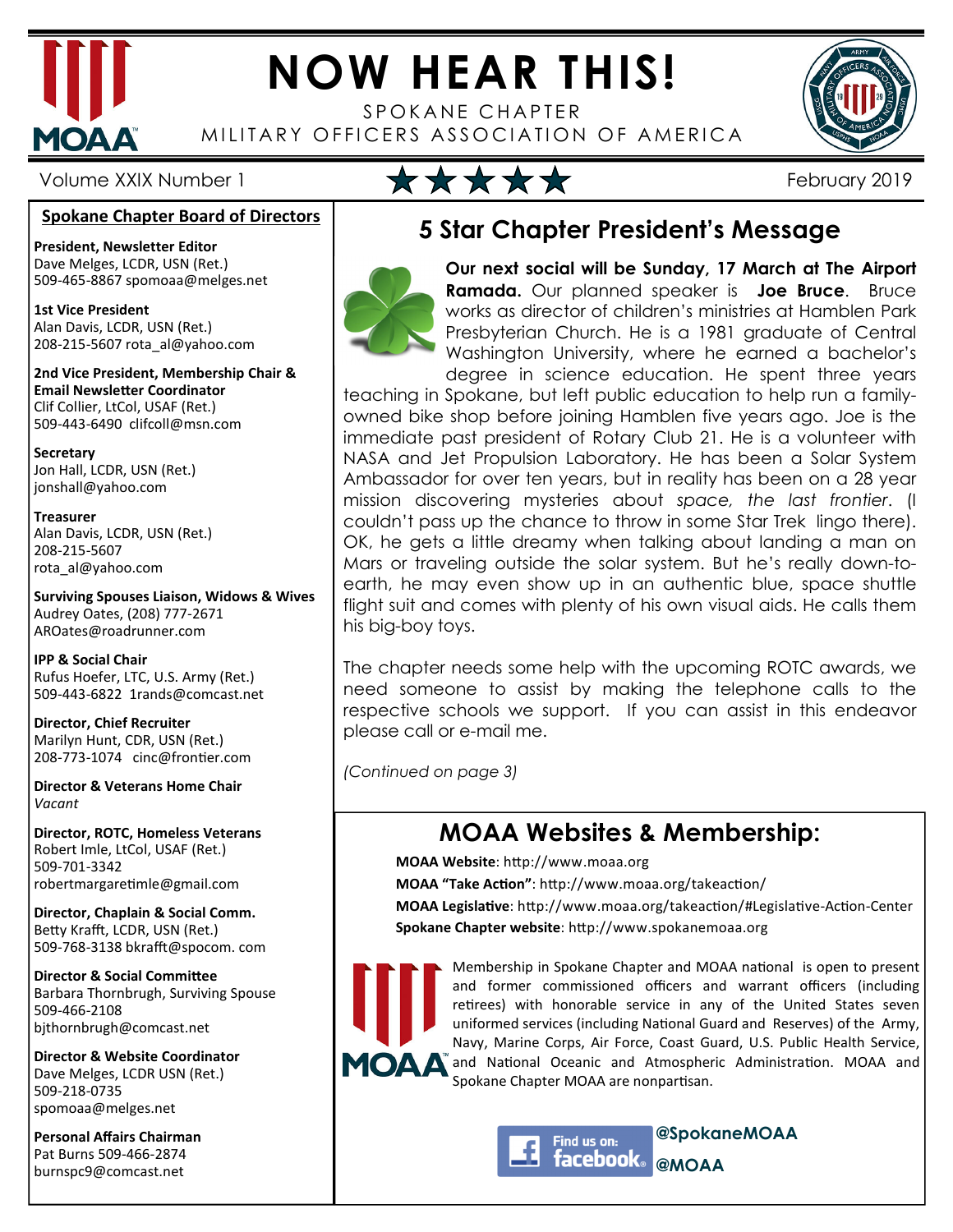

### **Salute**



This is the 3rd place ribbon the chapter received from the Bayview Daze July 2018 parade. Thanks to Bob and Marilyn Hunt for all the work they put in on our parade participation.



### **Our Hat Is Off To:**

| <b>Recruiter</b> | <b>Chapter MOAA</b> |   |
|------------------|---------------------|---|
| Jon Hall         |                     |   |
| Marilyn Hunt     |                     | 2 |
| Dave Melges      |                     |   |
|                  |                     |   |
| 2019 Total       |                     |   |



# **Chapter Scoreboard 2019**

#### **JROTC Scholarship Funds (as of 2/02/19) \$1457**

#### **Legislative Letters, Postcards, & Emails (as of 2/2/19): 72**

2018 Total: **1131** 

#### **2019 Raffles**:

- MAR: Meals on Wheels
- APR: MOAA Scholarship
- JUN: Union Gospel Mission
- SEP: Widows & Wives Wreaths Across America
- OCT: Spokane Veterans Home
- DEC: COL Spady Koyama JROTC Scholarships.

#### **Widows & Wives**:

Homeless Vets **\$25.00, 1082 items** delivered, including canned meat & fruit, 15 dozen cookies and personal hygiene products.

Spokane Veterans Home: **406 items** delivered, including 72 new golf balls, 10 puzzles, 40 postage stamps, 97 new greeting cards, 22 sticker sheets, 6 calendars, 7 magazines, 5 adult coloring books, 54 twist up crayons, 48 colored pencils, 10 unfinished wood bird houses, 23 bottles acrylic paint, 12 disposable razors

Meals on Wheels **\$22.00**.

Spokane Chapter:<br>Military officers Assac. of America Thank-you for the Donation betterment fund. Dur residents are thinking of things to bely in many Ideas! Thanks Again

**NOW HEAR THIS!** *Is published at least 6 times per year by the Spokane Chapter, Military Officers Association of America,* 

*P O Box 466, Veradale WA 99037. Editor: David Melges, spomoaa@melges.net, 509-218-0735.*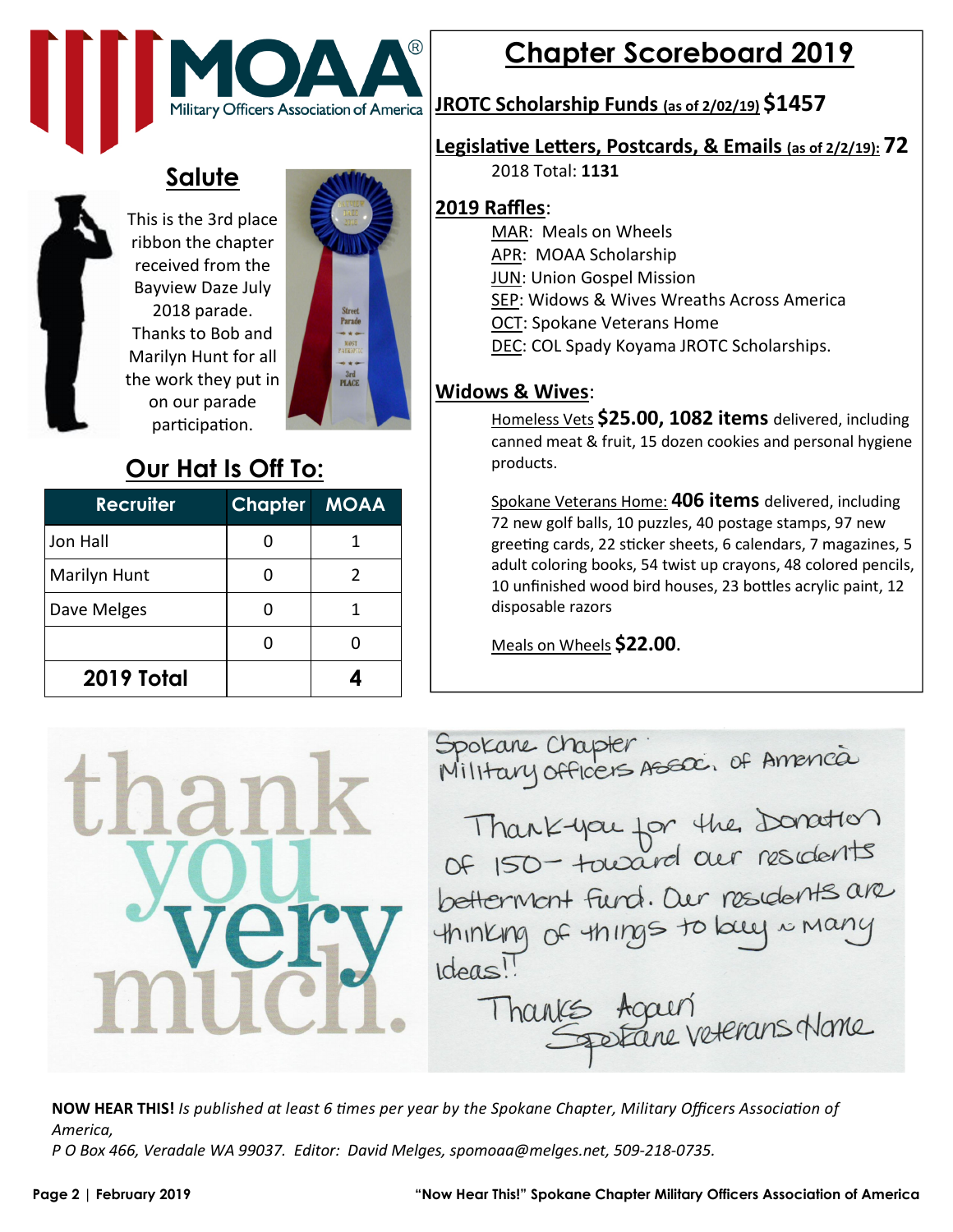#### *Continued from President's Message on Page 1*

**Looming Defense Spending Cuts:** The Trump Administration has announced it wants to reduce the Fiscal Year 2020 (begins Oct. 1, 2019) Defense Department spending levels from \$733 billion to \$700 billion. In addition spending caps of the Budget Control Act (BCA) of 2011 which sets strict caps on both defense and nondefense spending are scheduled to be re-imposed in FY 2020 and FY 2021. In the past Congress managed to make short-term compromises, lifting the caps for a couple of years at a time, but no such agreement applies to the FY 2020 Defense budget, at least not yet.

These automatic cuts, known as Sequestration, require that 50 percent come from Defense even though Defense spending only makes up 16 percent of the federal budget. Budget cuts mandated by the BCA pose a threat to national security and will substantially impact service members' pay and benefits.

#### **What can you do to prevent these cuts?**

Contact your legislators, their contact information is located on page 4. Any method, be it telephone, e-mail or snail mail can put pressure on them to prevent the cuts. Talk to your neighbors, relatives, other acquaintances and ask them to do the same. Now is not a time for the United States to get any weaker. Our potential enemies are not cutting their military budgets, they are increasing spending. Look at China, their navy is growing as you read this, they are building their third aircraft carrier, they have eight ballistic missile submarines, 70 amphibious ships, 240 surface combatants and 67 attack submarines. These vessels are not being built to protect their shores but to control the South China Sea and areas beyond.

They have built up several reef areas in the South China Sea and constructed runways, missile emplacements and stationed troops there. They have ignored the rulings by the United Nations and the International Court in the Hague. Our allies in the Pacific (Japan, Australia, New Zealand, The Philippines and others) are directly threatened by these moves to control shipping in this vital area. These are not the only moves the Chinese are making, they have compromised our defense industries and stolen technology they are using to build up ICBMs, attack aircraft and fighters. They claim to have a super-sonic missile that can target our aircraft carriers at extended distances and deploying them to the built up islands in the South China Sea.

Our Air Force is struggling to retain pilots and air crews. Army recruiting goals were not met, we, the United States, have two choices: continue to allow our foes go unchallenged and desert our friends and allies OR rebuild our armed forces to counter the actions of China and Russia.

#### **PLEASE TAKE ACTION NOW!**

#### **Korean War Veterans Ambassador for Peace Medal**

Veterans who served in Korea during the Korean War from June 25, 1950 to July 27, 1953 or participated in UN peacekeeping operations until the end of 1955.



The Ambassador for Peace Commemorative Medal is an expression of appreciation from the Korean government to American service men and women who served in the Korean War. The Ambassador for Peace Medal was initially presented to veterans as a special memento for those of who returned to South Korea through the "Revisit Program." The honor has since expanded to veterans who cannot travel the long journey to Korea.

Posthumous Awards

The commemorative medals may be awarded posthumously. However, please understand that the highest priority for presenting the medal is given

to veterans who are currently surviving. The next of kin, such as the spouse or descendants may apply for the medal on behalf of a deceased veteran.

Additional information on how to apply for the medal can be found by contacting the Air Force Personnel Center at 800-558-1404, or by writing to HQ AFPC/DPPPRA, 550 C St. West, Suite 12, Randolph Air Force Base, Tex., 78150, or by visiting its Web site at: http://www.afpc.randolph.af.mil/awards

We are a 5 Star Chapter proudly serving northeast Washington and north Idaho since 1974 **February 2019** | Page 3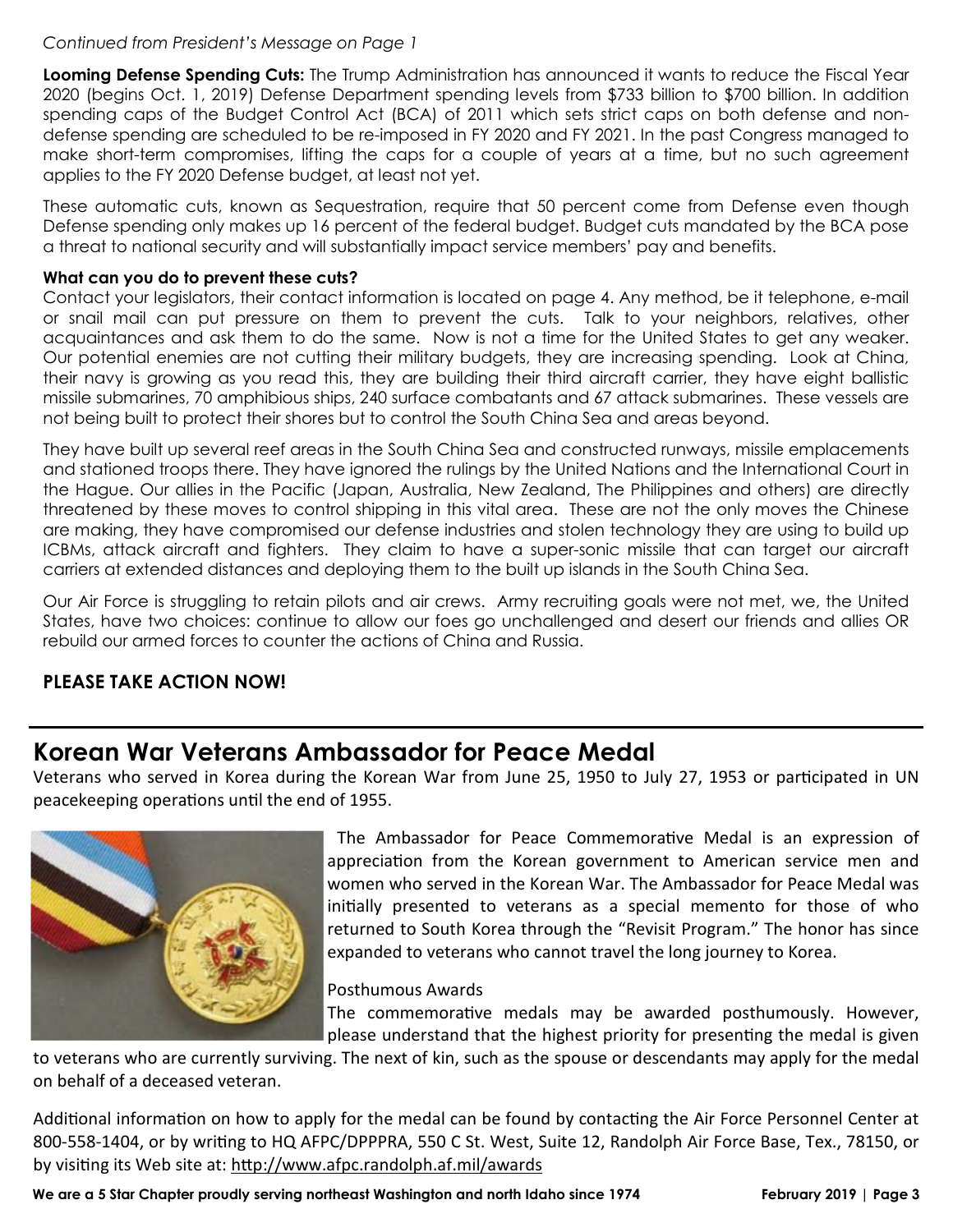## **LEGISLATIVE ACTION REPORT**

**2019 COLA:** I hope you noticed an increase to your retirement check in January. The 2019 COLA (cost of living adjustment) for military retired pay, Survivor Benefit Plan annuities, Social Security checks, VA disability and survivor benefits is 2.8 percent. MOAA accurately forecast this final outcome in November based on annual trends and factors, such as energy commodities, shelter (housing), and transportation services. You can access this data on the MOAA National website, it changes monthly, at http://www.moaa.org/takeaction/#COLA-Watch. The 2.8 percent 2019 COLA is the second largest COLA of the past decade, trailing only the 3.6-percent COLA year of 2011. Some of the biggest factors influencing your COLA include the prices of food, clothing, housing, fuels and transportation fares, and charges for medical services and drugs. Measured price changes on those items over time determine the annual COLA. The calculation is made by comparing the average CPI from July through September of the current year to the average for the same months of the year prior. It is important to keep in mind the CPI might not reflect your personal experience with price changes, but is rather a measure representing the experience of the average household.

**Major Veterans Legislation Winding Through Congress:** Among this Legislation is a measure that would block schools from penalizing student veterans for Department of Veteran Affairs delays. This was brought about by the public relations fiasco caused by VA's late GI Bill payments this last fall. Other items include burial and memorial benefits, expansions of the Service members Civil Relief Act (SCRA) and changes to VA's debt collection practices.

### **TRICARE Dental Plan Changed**

The old TRICARE Retiree Dental Plan (TRDP) expired on 31 December 2018. MOAA pressed the issue explaining many eligible participants were unable to complete the enrollment process and needed additional time to navigate the sign-up procedure or do not have computer access.

This pressure by MOAA resulted in the BENEFEDS enrollment option being extended for three months. Some members signed up via telephone and it was a simple operation. If you have not signed up as yet, and want to, go online to https://benefeds.com/ or call 1-877-888-3337 to enroll.

### **Big Income Tax Changes!**

Have you filed your 2018 Federal tax return? Did you find that your refund is lower than last year? Do you owe more than you had withheld? The major tax changes made last year have really effected the withholding formula, because of that your retirement check and your social security payment probably increased and less was withheld. You can make sure this does not happen to you for your 2019 tax filing, here's how:

- 1. Collect your 2018 return paper work (include all statements for investments and bank accounts)
- 2. Get online (if you don't have access to a computer at home try the public library)
- 3. Go to https://www.irs.gov/individuals/irs-withholding-calculator
- 4. On the upper right of the page you can view a video on how to use the calculator
- 5. When you are done, you can adjust your W-4 on the DFAS website: https://mypay.dfas.mil/mypay.aspx
- 6. If you aren't familiar with this page there are video instructions available by going to https://bit.ly/2AgEJf1
- 7. Still need help? Your kids or grandchildren are great tech help resources.

### **Legislative Contacts**

**President Donald Trump** 

The White House 1600 Pennsylvania Ave. Washington DC 20500

#### **Washington**

#### **Senator Patty Murray**

United States Senate 10 North Post St, Suite 600 Spokane WA 99201 509-624-9515 Fax 509-624-9561

**Senator Maria Cantwell** 

United States Senate 920 W. Riverside, Suite 697 Spokane WA 99201 509-353-2507 Fax 509-353-2547

**Representative Cathy McMorris Rodgers** United States House of Representatives 10 N. Post St, 6th floor Spokane WA 99201 509-353-2374

### **Idaho**

Fax 509-352-2412

**Senator Mike Crapo** United States Senate 610 W. Hubbard, Suite 209 Coeur d'Alene ID 83814 208-664-5490 Fax 208-664-0889

**Senator Jim Risch**  United States Senate 610 W. Hubbard, Suite 213

Coeur d'Alene ID 83814 208-667-6130 Fax 208-765-1743

**Representative Russ Fulcher** 

United States House of Representatives 1520 Longworth HOB Washington, DC 20515 (202) 225-6611

**Page 4 | February 2019 "Now Hear This!" Spokane Chapter Military Officers Association of America**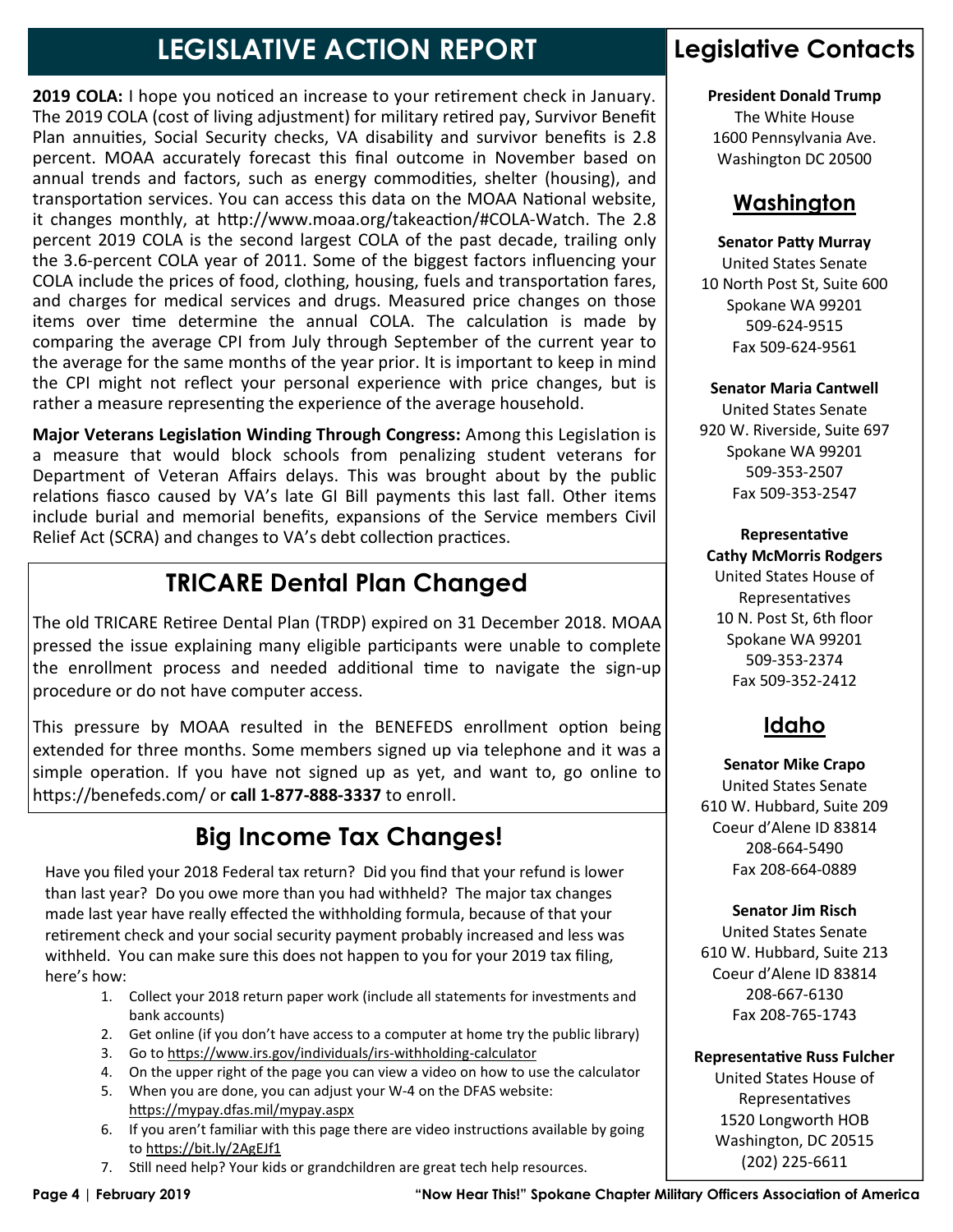### **Widows & Wives Club Upcoming 2019 Events**

| <b>Date</b> | <b>Where</b>                                                             |              | <b>Hostess</b>                        |
|-------------|--------------------------------------------------------------------------|--------------|---------------------------------------|
| 8 January   | <b>Black Angus Steakhouse</b><br>14724 E Indiana Ave, Spokane Valley, WA | 509-927-1177 | Pat Tolley<br>509-953-6768            |
| 5 February  | Ripples on the River Red Lion Hotel<br>700 N Division St, Spokane, WA    | 509-323-2557 | <b>Shirley Melges</b><br>509-465-8867 |
| 5 March     | Beverly's Coeur d'Alene Resort<br>112 S Second Ave, Coeur d'Alene, ID    | 800-688-5253 | Pat Connell<br>208-772-2559           |
| 2 April     | Anthony's Homeport<br>1926 Riverstone Drive, Coeur d'Alene, ID           | 208-664-4665 | Maxine Mahony<br>208-762-3380         |
| 7 May       | Tea                                                                      |              | Pat Tolley<br>509-953-6768            |
| 4 June      | Radicci Italian Bistro<br>8049 N Wayne Drive, Hayden, ID                 | 208-635-5821 | Jan McMonigle<br>208-772-3735         |
| 2 July      | Thai Bamboo<br>5204 N Division St, Spokane, WA                           | 509-777-8424 | Deanie Binsfield<br>509-466-8006      |
| 6 August    | <b>Tito Macaroni</b><br>210 E Sherman Ave, Coeur D Alene, ID 83814       | 208-667-2782 | Jan McMonigle<br>208-772-3735         |
| 3 September | Christ Kitchen<br>2410 N Monroe St, Spokane, WA                          | 509-325-4343 | Kay White<br>509-315-9684             |
| 1 October   | <b>Bistro on Spruce</b><br>1710 N Fourth, Coeur d'Alene, ID              | 208-664-1774 | Pat Connell<br>208-772-2559           |
| 5 November  | <b>Twigs Bistro</b><br>14728 East Indiana Ave, Spokane Valley, WA        | 509-290-5636 | Barbara Thornbrugh<br>509-466-2108    |
| 3 December  | Clinkerdagger<br>621 W. Mallon Street, Spokane, WA 99201                 | 509-328-5965 | Pat Tolley<br>509-953-6768            |





|                                                                    | <b>Spokane Chapter Social Dates</b>                                                                                            |                                           | <b>Widows &amp; Wives Club</b>                                                                                                                       |  |
|--------------------------------------------------------------------|--------------------------------------------------------------------------------------------------------------------------------|-------------------------------------------|------------------------------------------------------------------------------------------------------------------------------------------------------|--|
| 17 Mar Ramada Inn<br>28 Apr<br>23 Jun<br>15 Sep<br>27 Oct<br>1 Dec | Darcy's, Spokane Valley<br>Highlands, Post Falls<br>Anthony's, Coeur d'Alene<br>Darcy's, Spokane Valley<br>Mukogawa Ft. Wright | 8 Jan<br>5 Feb<br>5 Mar<br>2 Apr<br>7 May | <b>Meeting Dates</b><br><b>Black Angus Steakhouse</b><br>Darcy's, Spokane Valley<br>Beverly's Coeur d'Alene Resort<br>Anthony's Homeport, CdA<br>Tea |  |
|                                                                    | Need a Ride to a Chapter Social?<br><b>Call Anyone Listed Below</b><br><b>WASHINGTON</b><br>Clif Collier<br>509-443-6490       | 4 Jun<br>2 Jul<br>6 Aug<br>3 Sep<br>1 Oct | Radicci Italian Bistro<br>Thai Bamboo<br>Tito Macaroni, CdA<br><b>Christ Kitchen</b><br>Bistro on Spruce, CdA                                        |  |
|                                                                    | <b>IDAHO</b><br>Ralph Shrigley 208-623-2671                                                                                    | 5 Nov<br>3 Dec                            | Twig's Bistro<br>Clinkerdagger                                                                                                                       |  |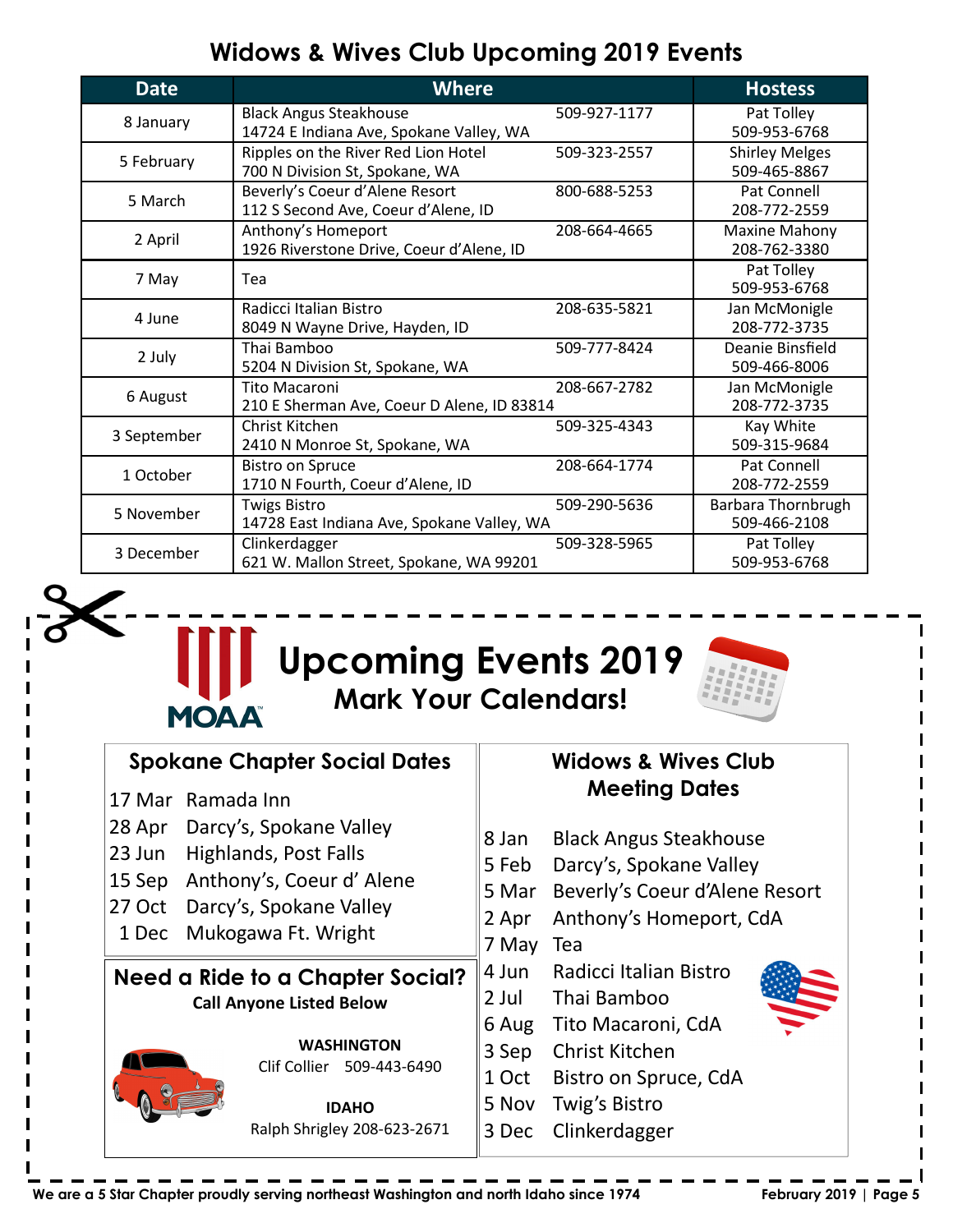# **Local Resources**

#### **Washington Attorney General's Military & Veteran Legal Resource Guide**

This guide summarizes in one place some of the many legal rights, protections, and resources available to Washington's military service members, veterans, and their families. It is designed to help promote awareness and understanding about the laws and protections among military service members, veterans, and others, to help current and former military service members see the full benefit these laws provide.

**Topics Included: Legal Assistance • Consumer Protection • Employment • Education • Housing • Family Law • Health Care • Disability and More…** 

**The free guide can be downloaded at the following link or**  received by mail via written request to the address below:

http://www.atg.wa.gov/veteran-and-military-resources

**Washington State Office of the Attorney General** *Military & Veteran Assistance 800 5th Avenue, Suite 2000, Sea5le, WA 98104* 

**MOAA** 

### **Fairchild AFB Retiree Activities Office (RAO)**

**SGM Jim R. Smith, USA (Ret.), Director** 

 Bldg. 240, 7 W. Arnold St., Ste. 109, 509-247-5359 Hours: 1000—1400

*They need volunteers to work four hours per month.* 

### **Casualty Assistance Officer**

**Claudette Becker is the casualty assistance officer for Fairchild AFB and surrounding area.** 

Bldg. 240 at 7 W. Arnold St., 509-247-4488.

*If you leave a message, she will call you back.* 

### **U.S. Air Force Legal Assistance Fairchild AFB Wing Headquarters (509) 247-2838**

Legal Assistance: Tuesday & Thursday 0830-0930 Notary & Power of Attorney: Mon-Fri 0830-1600  *Call to find out if they can help with your legal needs.* 

# **17 March Social Event Reminders**



**SUNDAY, 17 March, 12:30 p.m. Social, 1:15 p.m. Buffet Ramada Inn, 8909 Airport Drive, Spokane, WA 99224** 

**DIRECTIONS:** Take I-90 east or west to exit 277 (Hwy. 2 for Spokane Airport /Davenport). Take Airport exit shortly after that and then follow Airport Drive to Flint Road. Take next right on W. McFarlane Rd., then take the second left to Ramada Inn. Plenty of handicapped parking and an entrance on the east side of the motel. Ramp available to elevator.

#### **PLEASE BRING**:

- 3 postage stamps & 6 return address labels per person
- Something for the raffle which will benefit Meals on Wheels
- Gloves, hats, XL white T-shirts, hand warmers, canned meat or hygiene items for homeless veterans
- Plastic tube type hangers, postage stamps, and unused greeting cards for birthdays & anniversaries etc., small gift items for residents to celebrate family occasions, magazines, and craft items for Veterans Home.

*If you need to cancel a reservation, contact Rufus Hoefer (509) 443-6822 No later than Wednesday, 13 March for refund.*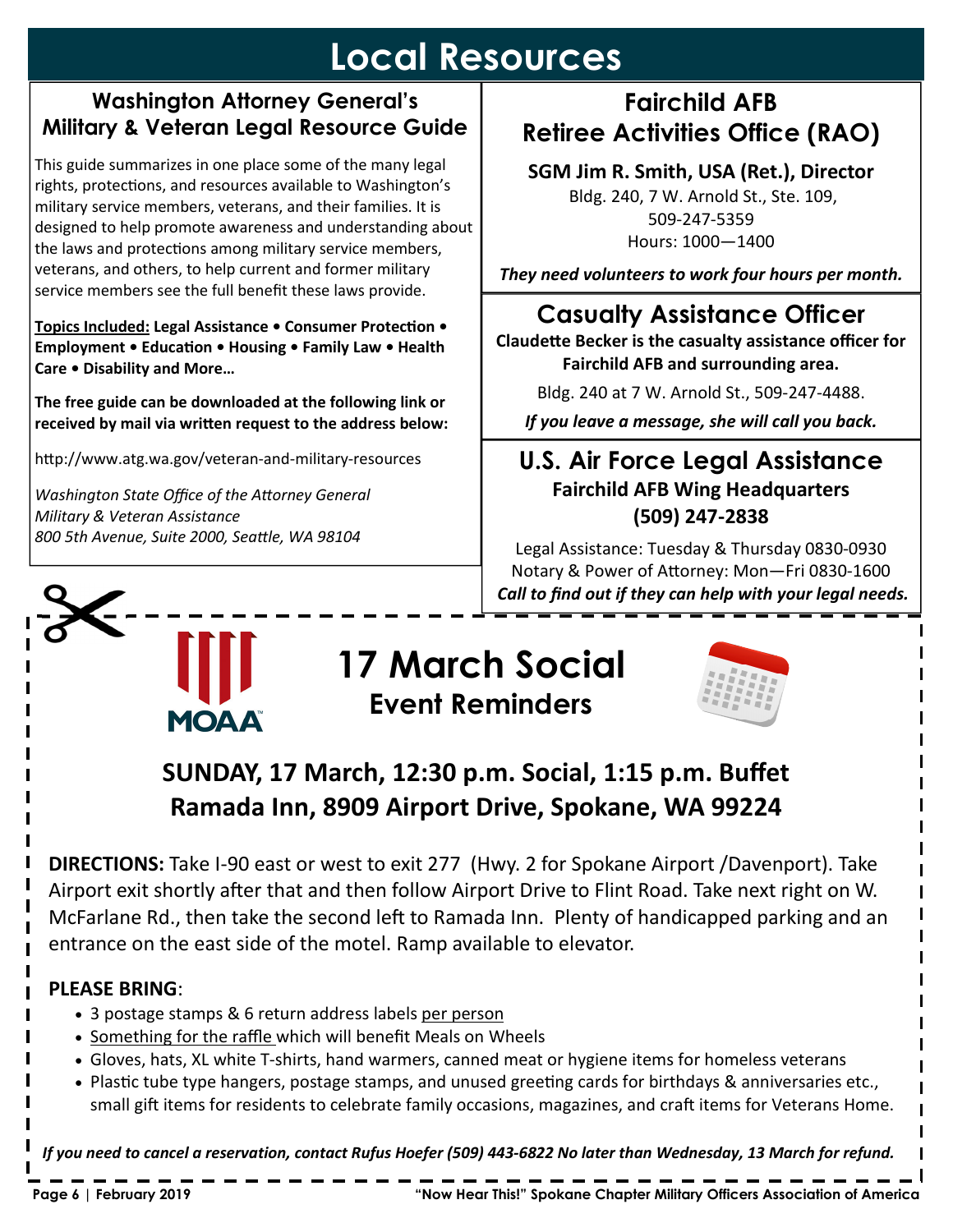| 'Mailing Address                                                                                                                                                                                                                                                                        | <b>Social Registration March 2019</b>                                                                                                                                                                                                                                                                                                                                                                                                                                                                                                                          |                                                                                                                |  |  |  |
|-----------------------------------------------------------------------------------------------------------------------------------------------------------------------------------------------------------------------------------------------------------------------------------------|----------------------------------------------------------------------------------------------------------------------------------------------------------------------------------------------------------------------------------------------------------------------------------------------------------------------------------------------------------------------------------------------------------------------------------------------------------------------------------------------------------------------------------------------------------------|----------------------------------------------------------------------------------------------------------------|--|--|--|
| Spokane Chapter, MOAA<br>P.O. Box 466                                                                                                                                                                                                                                                   | Please mail reservation early so we receive it no later than Wednesday, 13 March                                                                                                                                                                                                                                                                                                                                                                                                                                                                               |                                                                                                                |  |  |  |
| Veradale WA 99037                                                                                                                                                                                                                                                                       | To cancel a reservation, contact Rufus Hoefer (509) 443-6822 NLT Wednesday, 13 March for refund.                                                                                                                                                                                                                                                                                                                                                                                                                                                               |                                                                                                                |  |  |  |
|                                                                                                                                                                                                                                                                                         | Date & Times                                                                                                                                                                                                                                                                                                                                                                                                                                                                                                                                                   | Location                                                                                                       |  |  |  |
| <u>What's on the Menu:</u>                                                                                                                                                                                                                                                              | Sunday, 17 March 2019                                                                                                                                                                                                                                                                                                                                                                                                                                                                                                                                          | Airport Ramada Inn                                                                                             |  |  |  |
| <b>Remington Buffet:</b>                                                                                                                                                                                                                                                                | 12:30 Social, 1:15 Buffet                                                                                                                                                                                                                                                                                                                                                                                                                                                                                                                                      | 8909 W Airport Dr,                                                                                             |  |  |  |
| Chef carved New York Strip with<br>rosemary au jus & creamy horseradish                                                                                                                                                                                                                 | Cost is \$25 per person                                                                                                                                                                                                                                                                                                                                                                                                                                                                                                                                        | Spokane, WA 99224                                                                                              |  |  |  |
| sauce, Chicken Picatta with lemon                                                                                                                                                                                                                                                       |                                                                                                                                                                                                                                                                                                                                                                                                                                                                                                                                                                |                                                                                                                |  |  |  |
| caper butter sauce; fresh fruit & cheese                                                                                                                                                                                                                                                | Please reserve ____ places for the Sunday, 17 March social at                                                                                                                                                                                                                                                                                                                                                                                                                                                                                                  |                                                                                                                |  |  |  |
| platter. Chef's signature salad, au                                                                                                                                                                                                                                                     | Ramada Inn, Spokane Airport. My check in the amount of                                                                                                                                                                                                                                                                                                                                                                                                                                                                                                         |                                                                                                                |  |  |  |
| gratin potatoes, green beans, sliced                                                                                                                                                                                                                                                    | $\frac{1}{2}$ is enclosed (\$25 x $\equiv$ number of reservations).                                                                                                                                                                                                                                                                                                                                                                                                                                                                                            |                                                                                                                |  |  |  |
| Fontana bread & butter, choice of                                                                                                                                                                                                                                                       | Make check payable to "Spokane Chapter MOAA" and mail                                                                                                                                                                                                                                                                                                                                                                                                                                                                                                          |                                                                                                                |  |  |  |
| beverages. Dessert. Cash bar.                                                                                                                                                                                                                                                           | to chapter mailbox above.                                                                                                                                                                                                                                                                                                                                                                                                                                                                                                                                      |                                                                                                                |  |  |  |
| <b>Name:</b> Name:                                                                                                                                                                                                                                                                      | Member/Guest (circle one) Name: ___________________________Member/Guest (circle one)                                                                                                                                                                                                                                                                                                                                                                                                                                                                           |                                                                                                                |  |  |  |
| Mame:                                                                                                                                                                                                                                                                                   |                                                                                                                                                                                                                                                                                                                                                                                                                                                                                                                                                                | Member/Guest (circle one)                                                                                      |  |  |  |
|                                                                                                                                                                                                                                                                                         |                                                                                                                                                                                                                                                                                                                                                                                                                                                                                                                                                                |                                                                                                                |  |  |  |
| <b>I</b> Name:                                                                                                                                                                                                                                                                          | Member/Guest (circle one) Name: ___________________________________Member/Guest (circle one)                                                                                                                                                                                                                                                                                                                                                                                                                                                                   |                                                                                                                |  |  |  |
| Membership Chair/Committee<br><b>Update My Communication Preferences</b><br>Spokane Chapter, MOAA<br><b>EMAIL REQUEST, CHANGE OF ADDRESS or PHONE, or TEMPORARILY AWAY:</b><br>P.O. Box 466,<br>Clip and complete this form and send it to the address on the left<br>Veradale WA 99037 |                                                                                                                                                                                                                                                                                                                                                                                                                                                                                                                                                                |                                                                                                                |  |  |  |
|                                                                                                                                                                                                                                                                                         | so we can update our database. Thank you.                                                                                                                                                                                                                                                                                                                                                                                                                                                                                                                      |                                                                                                                |  |  |  |
| Member Name:<br>(Please print clearly)                                                                                                                                                                                                                                                  |                                                                                                                                                                                                                                                                                                                                                                                                                                                                                                                                                                |                                                                                                                |  |  |  |
|                                                                                                                                                                                                                                                                                         | [ ] I would like to be added to the chapter email list. I specifically request to (check all that apply):                                                                                                                                                                                                                                                                                                                                                                                                                                                      |                                                                                                                |  |  |  |
| [] Receive the chapter newsletter by email<br>[ ] Receive important information in a timely manner.                                                                                                                                                                                     |                                                                                                                                                                                                                                                                                                                                                                                                                                                                                                                                                                | NOTE: We do not send junk email or spam. Also, we do not<br>give away, sell or trade anyone's email addresses. |  |  |  |
| My email address is:                                                                                                                                                                                                                                                                    |                                                                                                                                                                                                                                                                                                                                                                                                                                                                                                                                                                |                                                                                                                |  |  |  |
| (Please print clearly)                                                                                                                                                                                                                                                                  |                                                                                                                                                                                                                                                                                                                                                                                                                                                                                                                                                                |                                                                                                                |  |  |  |
| [] My mailing address, email address, and/or phone number has changed to:                                                                                                                                                                                                               |                                                                                                                                                                                                                                                                                                                                                                                                                                                                                                                                                                |                                                                                                                |  |  |  |
| [] I will be temporarily away starting _______________ and returning _______________. I do / do not (circle one)<br>wish to receive the newsletter while I'm away.                                                                                                                      |                                                                                                                                                                                                                                                                                                                                                                                                                                                                                                                                                                |                                                                                                                |  |  |  |
|                                                                                                                                                                                                                                                                                         | Signed: Capital Contract of the Contract of the Contract of the Contract of the Contract of the Contract of the Contract of the Contract of the Contract of the Contract of the Contract of the Contract of the Contract of th                                                                                                                                                                                                                                                                                                                                 |                                                                                                                |  |  |  |
|                                                                                                                                                                                                                                                                                         |                                                                                                                                                                                                                                                                                                                                                                                                                                                                                                                                                                |                                                                                                                |  |  |  |
| FREE Chapter Membership for NEW members thru 31 DEC 2019<br>Fill out and Mail to: Spokane Chapter<br><b>Join Today!</b><br>Regular Member: \$15/yr. or \$40 for 3 yrs.<br>Military Officers Association of America<br>P.O. Box 466, Veradale WA 99037                                   |                                                                                                                                                                                                                                                                                                                                                                                                                                                                                                                                                                |                                                                                                                |  |  |  |
|                                                                                                                                                                                                                                                                                         |                                                                                                                                                                                                                                                                                                                                                                                                                                                                                                                                                                |                                                                                                                |  |  |  |
|                                                                                                                                                                                                                                                                                         |                                                                                                                                                                                                                                                                                                                                                                                                                                                                                                                                                                |                                                                                                                |  |  |  |
|                                                                                                                                                                                                                                                                                         |                                                                                                                                                                                                                                                                                                                                                                                                                                                                                                                                                                | ZIP __________________________                                                                                 |  |  |  |
|                                                                                                                                                                                                                                                                                         |                                                                                                                                                                                                                                                                                                                                                                                                                                                                                                                                                                |                                                                                                                |  |  |  |
|                                                                                                                                                                                                                                                                                         |                                                                                                                                                                                                                                                                                                                                                                                                                                                                                                                                                                |                                                                                                                |  |  |  |
|                                                                                                                                                                                                                                                                                         |                                                                                                                                                                                                                                                                                                                                                                                                                                                                                                                                                                |                                                                                                                |  |  |  |
|                                                                                                                                                                                                                                                                                         | DATE OF RETIREMENT OR SEPARATION (If Applicable) _________________CIVILIAN OCCUPATION ________________________                                                                                                                                                                                                                                                                                                                                                                                                                                                 |                                                                                                                |  |  |  |
|                                                                                                                                                                                                                                                                                         |                                                                                                                                                                                                                                                                                                                                                                                                                                                                                                                                                                |                                                                                                                |  |  |  |
|                                                                                                                                                                                                                                                                                         | To join Spokane Chapter, MOAA, membership is required in MOAA national. I am / am not (circle one) a current member of MOAA national.<br>Membership in the Spokane Chapter and MOAA national is open to present and former commissioned officers and warrant officers<br>(including retirees) with honorable service in any of the United States seven uniformed services (including National Guard and Reserves) of<br>the Army, Navy, Marine Corps, Air Force, Coast Guard, U.S. Public Health Service, and National Oceanic and Atmospheric Administration. |                                                                                                                |  |  |  |